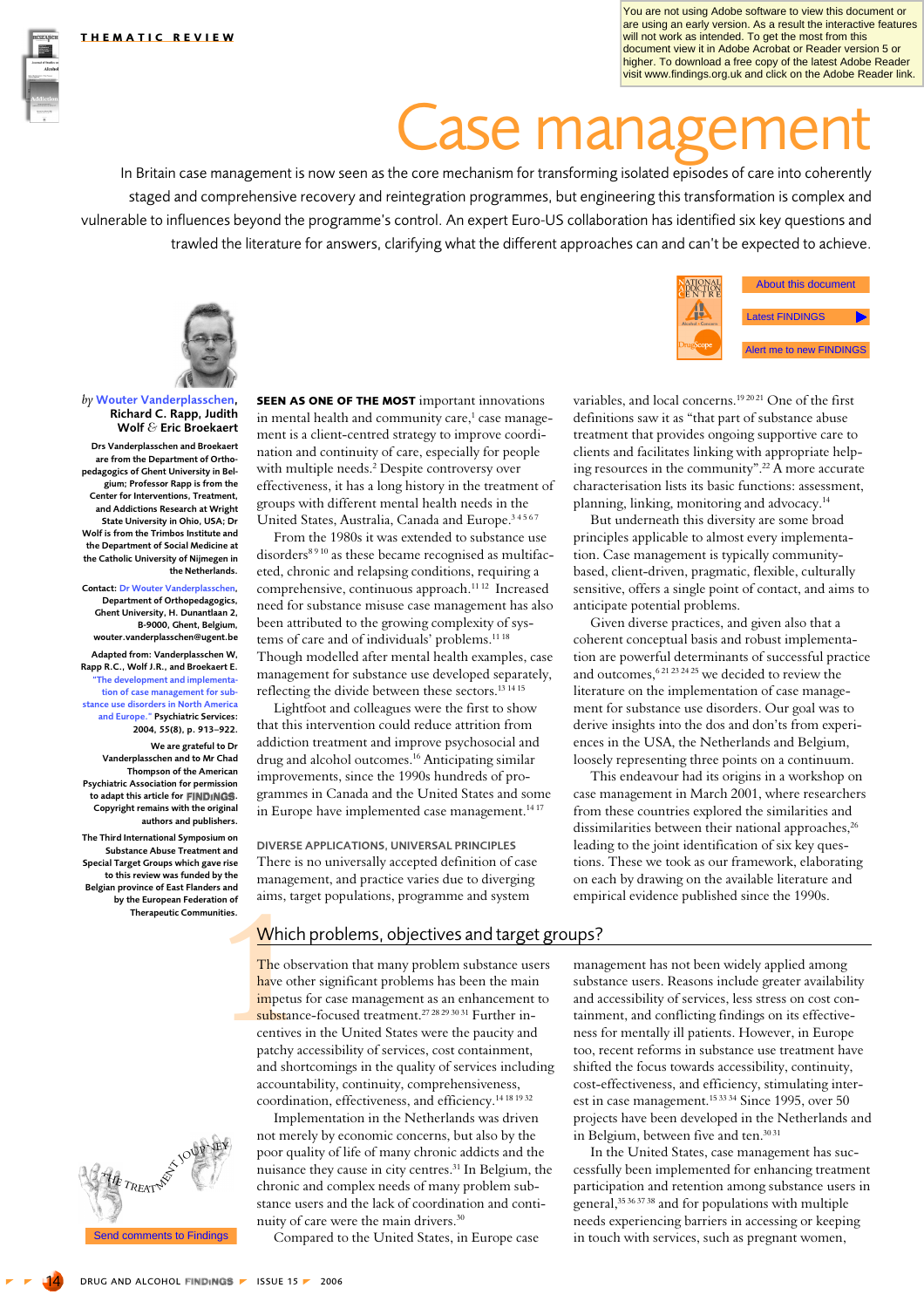mothers, adolescents, chronic public inebriates, and patients also suffering from mental illness or HIV infection.<sup>11 39 40 41 42 43 44</sup> Most programmes aim for abstinence, while in Europe case management adopts a harm reduction perspective.

In the Netherlands, case management has mainly been directed at severely addicted people with multiple complications in their lives such as street prostitutes, mothers with young children, and people who are homeless or dually diagnosed. groups often served inadequately or not at all by existing services. Programme providers say this has contributed substantially to stabilising their clients' situations.<sup>45</sup>

In Belgium too, case management has mainly been reserved for substance users with multiple and chronic problems, improving both coordination of the delivery of services and drug-related outcomes.<sup>46</sup>

Related to a focus on the multiply problematic is the targeting of the *most* problematic clients. In mental health, such targeting has been associated with adverse outcomes,<sup>6</sup> but studies of substance users have shown it to be both beneficial and cost-effective.<sup>16 40 52</sup> 53 54 55 56 It can, however, pose practical problems, such as the difficulty of long-term planning for these clients, burnout among case managers, and the risk of clients becoming reliant on case managers.<sup>21 46 53 57</sup>

Target populations may also include substance users involved with the criminal justice system, reportedly leading to increased use of services and reduced drug use and recidivism.<sup>47 48 50</sup> However, uncertainty remains about the degree to which coercion affects outcomes from case management.<sup>4951</sup>

## **BUT DOES IT WORK?**

Our review of recently published (1997– 2003) peer-reviewed studies of case management with samples of at least 100, reveals that in the United States this intervention has been relatively successful in achieving

several of the intended goals. Similar outcome studies have yet to be conducted in Europe *r* table, p. 16.

Studies comparing case-managed clients with other similar clients have found that case management significantly increases treatment access, participation and retention, or service use 3637 58 59 62 63 65 66 67 68 However, studies differ on whether drug-related outcomes also improve. Generally, small to moderate improvements have been found relative to comparison groups,<sup>58 60 64 65 67</sup> but these tend to decline after nine to 12 months<sup>3859</sup> or fail to significantly improve on those achieved by other interventions such as behavioural skills training or alternative models of case management.<sup>44 62</sup>

Finally, various studies have shown significantly improved outcomes compared to the baseline clients started from, 34 35 46 61 but without a comparison group, these improvements may wrongly have been attributed to case management.

former structure has been widely applied in

the United States to enhance participation

and retention and avoid relapse, while the

latter is frequently used in Belgium and the

Netherlands to address populations at risk

In Iowa, three types of case manage-

of falling through gaps in the system.

ment which differed in where the service

control condition.<sup>63</sup> The variant with case

managers housed inside the drug treatment

was located have been compared with a

agency (rather than at another site or

reached via the phone) significantly increased access to services, suggesting that

the accessibility and availability of case

management is a factor in its success.

# Where does case management lie in the network of services and how can coordination be enhanced?

It's often argued that the success of case management largely depends on its integration in a comprehensive network of services.<sup>82169</sup>7071 Unless it is ultra-sensitive to potential system-related barriers such as waiting lists, inconsistent diagnoses, opposing views, and lack of housing and transportation, case management risks being just one more fragment of a fragmented system of services.<sup>72</sup>

In a US study, though it failed to produce results in the first 12 months, case management did improve outcomes after 26 months.<sup>37</sup> Researchers concluded that various system variables, such as how well the programme was implemented and the availability and accessibility of services, had exerted a strong influence. Recommendations included extensive training and supervision to foster collaboration, and precontracting of services to ensure availability.

Access to treatment can markedly improve when case managers have funds to pay

managers and the other services involved.

contribute to a more consistent application.

**GOLDEN BULLETS** Key points and practice implications

 $\triangleright$  Target populations are typically those with multiple and severe needs.

◯ Case management aims to match the multifaceted, chronic, nature of substance use disorders

Research generally finds modest improvements in treatment access and participation and in use

of ancillary services, but studies differ on whether drug-related outcomes also improve.

Successful initiatives have stayed close to recommended models, been robustly implemented,

provided extensive training and supervision, had administrative support, adopted a team

approach, and integrated case management within a comprehensive network of services.

 $\triangleright$  Formal agreements are needed to define the tasks, responsibilities and authorities of case

Protocols and manuals and the identification of key features of the different models should

with similarly multifaceted services and continuity in the form of the case manager(s).

for it.<sup>58</sup> In addition, formal agreements and protocols are needed to define the tasks. responsibilities and authorities of case managers and the other services involved, and to facilitate the use of common assessment and **CASE MANAGEMENT IS A CLIENT-CENTRED TRATEGY TO IMPROVE COORDINATION AND INUITY OF CARE, ESPECIALLY F PEOPLE WITH MULTIPLE NEEDS** planning

tools and the exchange and management of client information.<sup>13 14</sup>21 5773

Case management can be implemented by or in association with an existing organisation such as a hospital or a detoxification unit, or as a separate, specific service organised jointly by several providers to link clients to their own and other services. The

What models should be used and what are their crucial constituents?

Although most real-world examples only vaguely resemble pure versions of these models, in respect of substance use disorders, four models of case management have usually been distinguished:<sup>1419</sup>

- $\blacktriangleright$  the brokerage/generalist model;
- $\blacktriangleright$  assertive community treatment or intensive case management;
- $\blacktriangleright$  the strengths-based model; and
- $\blacktriangleright$  clinical case management.

Model selection should be dictated by the services already available, objectives and target populations, plus (if available) empirical evidence on what is likely to work best.

**TRACK RECORDS OF DIFFERENT MODELS** Assertive community treatment and especially intensive case management focus on a comprehensive, team approach, and on directly providing assertive outreach and counselling services, features used in the United States to help reintegrate prisoners and other populations.<sup>24 47 49</sup>

In the USA, a randomised study of 135 parolees, half of whom received case management, found little differential effect on page  $17F$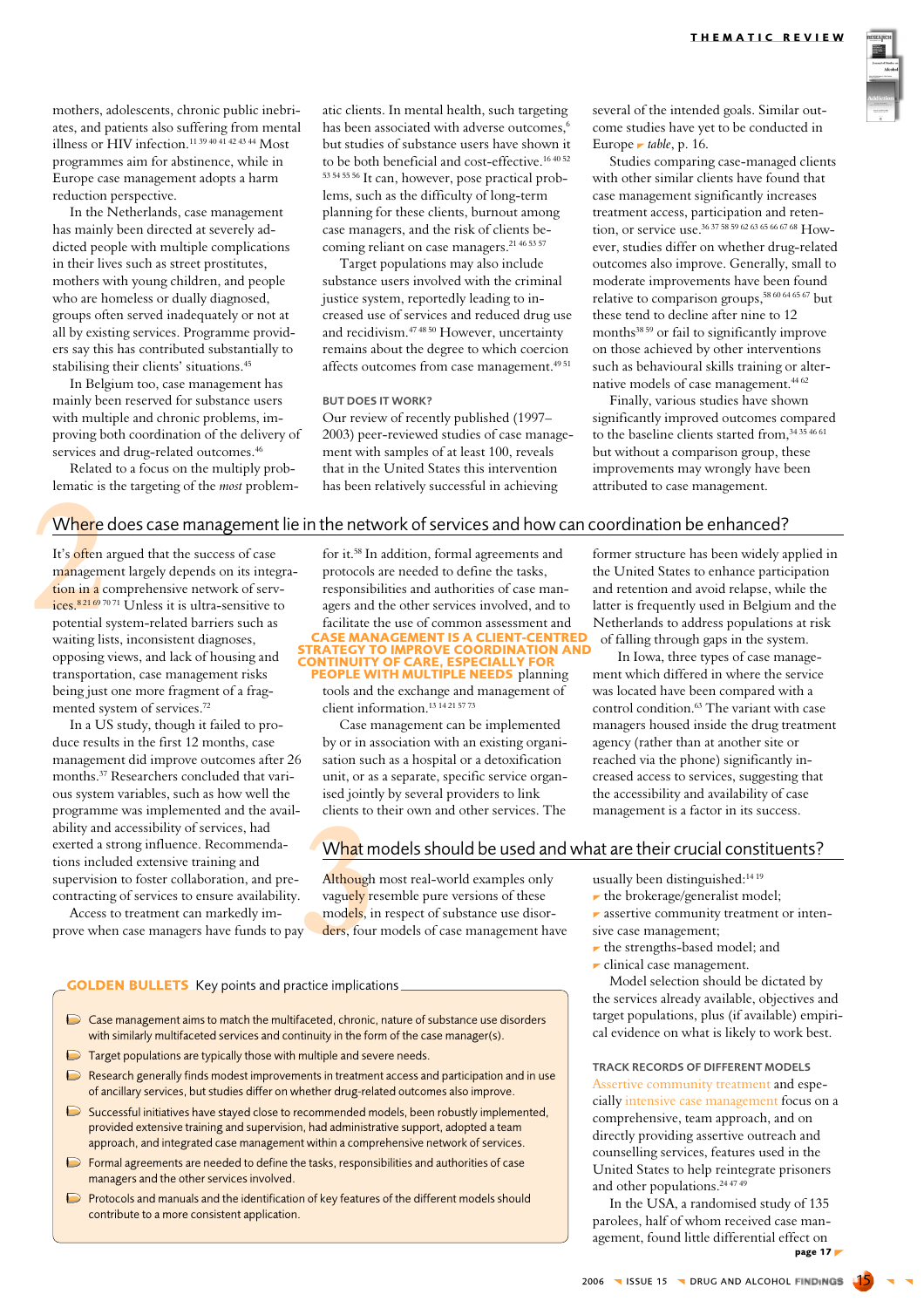|                                          |                                  |                                                 |     |                                                                                             | Overview of main results of recently (1997-2003) published                                                                                                                                                            |                                                                                                                                                                                                                                                 |                                                                                                                                                                       | studies in peer-reviewed journals about case management for substance abusers with over 100 subjects                                                                                                                                                                                                  |
|------------------------------------------|----------------------------------|-------------------------------------------------|-----|---------------------------------------------------------------------------------------------|-----------------------------------------------------------------------------------------------------------------------------------------------------------------------------------------------------------------------|-------------------------------------------------------------------------------------------------------------------------------------------------------------------------------------------------------------------------------------------------|-----------------------------------------------------------------------------------------------------------------------------------------------------------------------|-------------------------------------------------------------------------------------------------------------------------------------------------------------------------------------------------------------------------------------------------------------------------------------------------------|
|                                          |                                  |                                                 |     |                                                                                             |                                                                                                                                                                                                                       |                                                                                                                                                                                                                                                 | Results                                                                                                                                                               |                                                                                                                                                                                                                                                                                                       |
| Study                                    | Place                            | Type of<br>study                                | Z   | population<br>Target                                                                        | Type of interventions                                                                                                                                                                                                 | Treatment access and participation                                                                                                                                                                                                              | Use of other services                                                                                                                                                 | Drug-related outcomes                                                                                                                                                                                                                                                                                 |
| al, 1998 <sup>ss</sup>                   | USA<br>Hines,<br>Illinois,       | Randomised<br>controlled<br><b>Dug</b><br>trial | 358 | Homeless<br>addicted male<br>veterans                                                       | day hospital programme<br>with referral to community<br>$\overline{z}$<br>CM residential care v.<br>services                                                                                                          | CM group stayed about 3 months<br>longer in residential treatment                                                                                                                                                                               | Both groups used substantial amounts of<br>services                                                                                                                   | Both groups improved significantly. CM group had significantly better<br>medical, alcohol, employment and housing outcomes after 6 and 9<br>months, but these differences disappeared after 12 and 24 months                                                                                          |
| ಕ<br>Cox et a<br>1998 <sup>52</sup>      | King County,<br>Seattle, USA     | Randomised<br>controlled<br>gue<br>trial        | 298 | Homeless chronic<br>public inebriates                                                       | Intensive CM v. standard<br>treatment                                                                                                                                                                                 |                                                                                                                                                                                                                                                 | CM group received significantly higher<br>number of substance abuse treatment and<br>other services                                                                   | Both groups improved over time (18 months), but CM group had<br>significantly fewer days of drinking (11.3 v. 15.3), more nights spent in<br>own place (25.4 v. 21.7), and increased total income from public sources<br>(\$358 v. \$269)                                                             |
| Drake et<br>al, 1998 <sup>60</sup>       | New<br>Hampshire,<br>USA         | Randomised<br>controlled<br>trial<br>and        | 223 | Dually diagnosed<br>substance<br>abusers                                                    | Assertive community<br>treatment v. standard CM                                                                                                                                                                       |                                                                                                                                                                                                                                                 | No difference in number of days<br>hospitalised                                                                                                                       | Assertive treatment group improved significantly more on some measures<br>of substance dependence and quality of life, but there were no significant<br>differences in improvements in relation to number of days of living in the<br>c<br>after 36 months                                            |
| Evenson<br>et al.,<br>1998 <sup>61</sup> | Saint Louis,<br>Missouri,<br>USA | Retrospective<br>study                          | 280 | comprehensive<br>treatment and<br>rehabilitation<br>abusers in a<br>programme<br>Substance  | Community programme<br>including intensive CM                                                                                                                                                                         | Non-significant association<br>between longer length of stay and<br>more favourable outcomes                                                                                                                                                    | High degree of satisfaction with services<br>received (32% satisfied and 62% very<br>satisfied)                                                                       | Significantly improved functioning in 11 domains such as global functioning<br>(GAF score fell 17 points), drug use, productivity, legal problems, and<br>distress, and compared with baseline, 30% more were living independently                                                                    |
| Godley et<br>al, 2002 <sup>65</sup>      | Illinois, USA                    | Randomised<br>controlled<br>trial<br>and        | 114 | abusers in short-<br>term residential<br>Adolescent<br>substance<br>treatment               | Assertive continuing care<br>including CM v. usual<br>continuing care                                                                                                                                                 | No differences in length of stay<br>and treatment completion status                                                                                                                                                                             | CM group significantly more likely to<br>initiate and receive continuing care services<br>$(92\%$ vs. $59\%)$                                                         | CM group significantly more likely to be abstinent from cannabis (52% v.<br>31%) and fewer days of alcohol use (4.5 v. 8.1) 3 months after discharge                                                                                                                                                  |
| Huber et<br>al, 2003 <sup>66</sup>       | lowa, USA<br>Johnson<br>County,  | Randomised<br>controlled<br>trial<br>nd<br>and  | 598 | Substance users<br>ß<br>treatment in<br>rural area<br>seeking                               | system (telecommunication)<br>v. a control condition<br>Strengths-based CM based<br>either inside the treatment<br>facility, outside at a social<br>computerised voice mail<br>service agency, or<br>conducted over a | 드<br>experienced fewer days of family<br>Clients who actively participated<br>CM were less likely to have legal<br>problems (3.1 v. 4.6), but were<br>more likely to have a chronic<br>problems (30% v. 43%) and<br>medical status (32% v. 22%) | Clients in the telecommunication condition<br>received significantly greater breadth and<br>frequency of services, but duration was<br>longer in outside CM condition | CM dosage was significantly related to more severe legal and family<br>problems after 12 months                                                                                                                                                                                                       |
| McLellan<br>et al,<br>1999 <sup>37</sup> | Philadelphia,<br>USA             | study but not<br>randomised<br>Controlled       | 537 | Substance<br>abusers in<br>outpatient<br>treatment                                          | Clinical CM v. standard<br>outpatient treatment                                                                                                                                                                       |                                                                                                                                                                                                                                                 | Significantly more of the CM group<br>received alcohol (87% v. 68%), medical<br>(58% v. 36%), employment (75% v. 39%)<br>and legal services (39% v. 27%)              | Both groups improved significantly in most life areas after 6 months, but<br>the CM group showed significantly greater improvements in alcohol, drug,<br>psychiatric, employment, and medical domains                                                                                                 |
| Mejta et<br>al, 1997 <sup>56</sup>       | Chicago,<br>USA                  | Randomised<br>controlled<br>md<br>Fi<br>trial   | 316 | centralised intake<br>facility<br>Injecting drug<br>users seeking<br>treatment<br>through a | Generalist CM v. control<br>condition with limited<br>referral information                                                                                                                                            | (after 17 v. 188 days), and to stay<br>in treatment (27 v. 14 months)<br>likely to access treatment (98% v.<br>CM group was significantly more<br>57%), to enter treatment rapidly                                                              |                                                                                                                                                                       | CM group had better treatment outcomes, including reduced drug and<br>alcohol use                                                                                                                                                                                                                     |
| Rapp et<br>al, 1998 <sup>62</sup>        | Dayton,<br>Ohio, USA             | Randomised<br>controlled<br>and<br>trial        | 444 | substance abuse<br>problems seeking<br>Veterans with<br>treatment                           | Strengths-based CM v.<br>standard primary and<br>aftercare treatment                                                                                                                                                  | Significant positive relationship<br>between length of post-primary<br>treatment contact and case<br>management                                                                                                                                 |                                                                                                                                                                       | CM reduced drug use severity at 6-month follow-up. Rather than doing so<br>directly, it did so by improving aftercare retention                                                                                                                                                                       |
| Saleh et<br>al, 2002 <sup>38</sup>       | Johnson<br>County,<br>Iowa, USA  | Randomised<br>and<br>controlled<br>trial        | 662 | Substance users<br>B<br>residential<br>treatment in a<br>rural area<br>seeking              | See Huber et al, 2003                                                                                                                                                                                                 |                                                                                                                                                                                                                                                 |                                                                                                                                                                       | substance abuse reductions except that the 'outside' CM group had a significantly greater reduction than the control group at 3 months. The same was true of psychatric problems at 3 and 12 mmHvs. At 3 and 6 control by the<br>Across the 12-month follow-up no clear differences between groups in |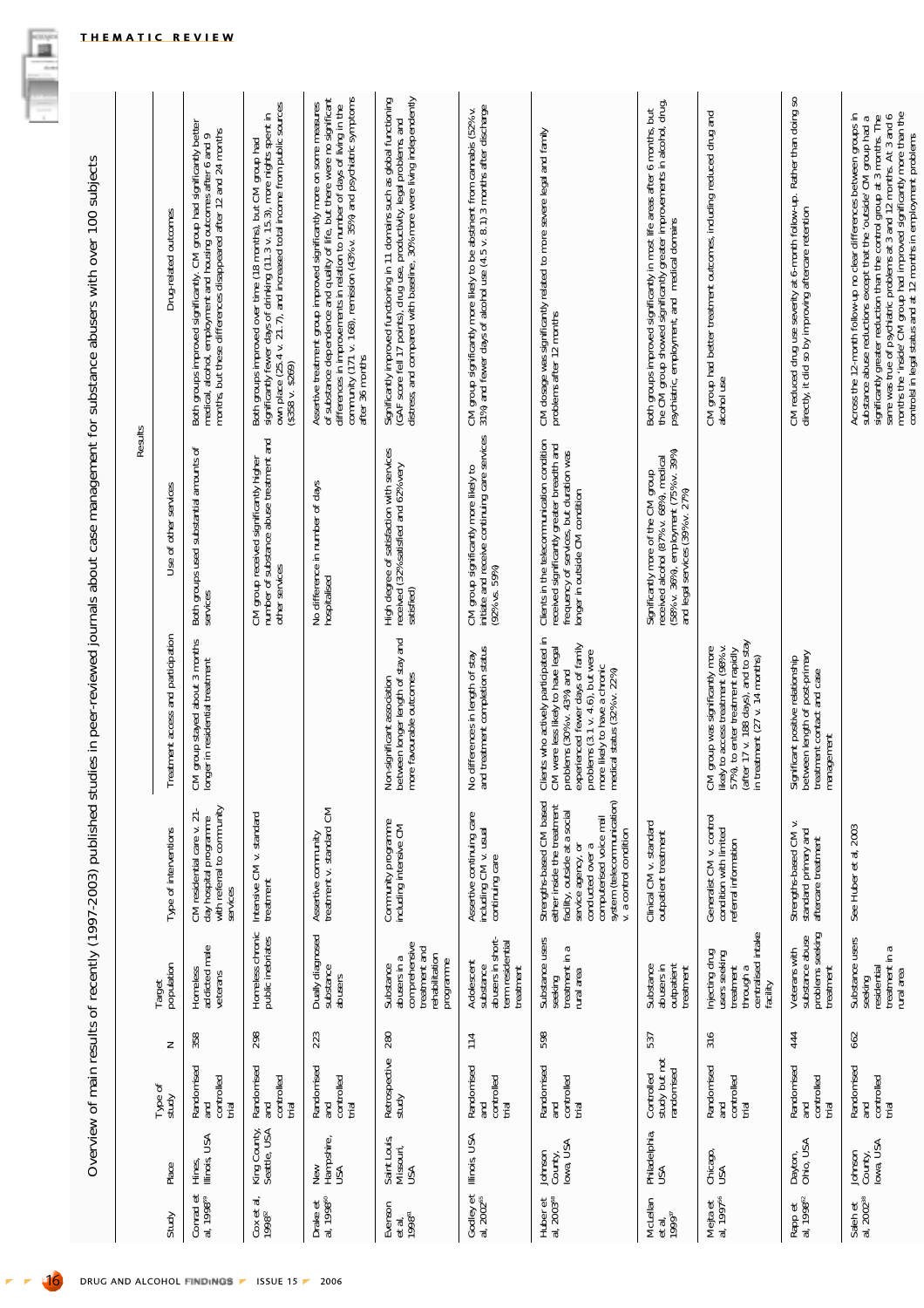| CM had a significantly beneficial impact on perceptions of family relations<br>and parental attitudes after 6 months, but not on perceptions of partner<br>abuse. No such effects were found after 3 and 12 months. All 4 groups<br>experienced significant improvements in substance abuse |                                                                                                                                            | CM group 25% to 30% less likely to be readmitted for detoxification,<br>indicating a reduced relapse rate                                             | groups (82% v. 70% and 48%). Significantly fewer of the clients retained in<br>aftercare had used cocaine than those who had dropped out of aftercare<br>(69% v. 59% and 53%). Overall, clients who dropped out of both CM and<br>or both (25% v. 33% and 47%) and more had recently attended self-help<br>past 30 days (9% v. 18% and 24%) and more were in steady employment<br>CM but not in aftercare had been involved in lilegal activities during the<br>At 6-month follow-up, fewer subjects retained well in both CM and<br>aftercare had the worst outcomes | aftercare services (6 v. 9). Longer stays in aftercare were related to less<br>Subjects who reported new arrests had significantly fewer weeks of<br>severe legal problems at follow-up | but no significant pattern of change after 12 and 18 months. Significantly<br>Equally significant decreases in problems after 6 months in both groups,<br>greater sexual risk index among brokerage group |                                                                                                                                                                                                                                                                                                                  |
|---------------------------------------------------------------------------------------------------------------------------------------------------------------------------------------------------------------------------------------------------------------------------------------------|--------------------------------------------------------------------------------------------------------------------------------------------|-------------------------------------------------------------------------------------------------------------------------------------------------------|-----------------------------------------------------------------------------------------------------------------------------------------------------------------------------------------------------------------------------------------------------------------------------------------------------------------------------------------------------------------------------------------------------------------------------------------------------------------------------------------------------------------------------------------------------------------------|-----------------------------------------------------------------------------------------------------------------------------------------------------------------------------------------|-----------------------------------------------------------------------------------------------------------------------------------------------------------------------------------------------------------|------------------------------------------------------------------------------------------------------------------------------------------------------------------------------------------------------------------------------------------------------------------------------------------------------------------|
|                                                                                                                                                                                                                                                                                             | 1%). No differences in number of services<br>referred to ancillary services (9% v. under<br>Significantly more CM clients were<br>received | CM group 1.7 times more likely to enter<br>follow-on treatment after detoxification                                                                   |                                                                                                                                                                                                                                                                                                                                                                                                                                                                                                                                                                       |                                                                                                                                                                                         | No significant differences in service use                                                                                                                                                                 | CM significantly increased service use. Use<br>treatment (but not mental health) services<br>Significantly more clients from 'inside' CM<br>group used medical and substance abuse<br>during first two trimesters. Face-to-face<br>of treatment services declined steadily<br>over the 12-month follow-up period |
|                                                                                                                                                                                                                                                                                             | The CM group was significantly<br>more likely to show up for<br>treatment (79% v. 72%). No<br>differences in length of stay                | CM group stayed 1.6 to 3.6 times<br>longer in treatment and there was<br>a significant correlation between<br>length of stay and improved<br>outcomes | treatment retention and improved<br>outcomes. Without CM, another<br>third of the sample would have<br>Positive relationship between<br>dropped out after primary<br>treatment                                                                                                                                                                                                                                                                                                                                                                                        | CM was significantly associated<br>with longer retention in post-<br>treatment aftercare                                                                                                |                                                                                                                                                                                                           |                                                                                                                                                                                                                                                                                                                  |
| See Huber et al, 2003                                                                                                                                                                                                                                                                       | Brokerage CM v. no CM                                                                                                                      | Generalist CM v. no CM                                                                                                                                | Strengths-based CM v.<br>standard primary and<br>aftercare treatment                                                                                                                                                                                                                                                                                                                                                                                                                                                                                                  | Strengths-based CM v.<br>standard primary and<br>aftercare treatment                                                                                                                    | Brokerage CM v. intensive<br>CM                                                                                                                                                                           | See Huber et al, 2003                                                                                                                                                                                                                                                                                            |
| Substance users<br>treatment in a<br>residential<br>rural area<br>seeking                                                                                                                                                                                                                   | centralised intake<br>contacting a<br>Substance<br>abusers<br>facility                                                                     | discharged from<br>4 types of<br>Substance<br>treatment<br>abusers                                                                                    | substance abuse<br>assigned to CM<br>Veterans with<br>problems                                                                                                                                                                                                                                                                                                                                                                                                                                                                                                        | substance abuse<br>Veterans with<br>problems                                                                                                                                            | abusers with<br>Substance<br>HIV/AIDS                                                                                                                                                                     | Substance users<br>treatment in a<br>seeking<br>residential<br>rural area                                                                                                                                                                                                                                        |
| 494                                                                                                                                                                                                                                                                                         | 692                                                                                                                                        | 21207                                                                                                                                                 | 313                                                                                                                                                                                                                                                                                                                                                                                                                                                                                                                                                                   | 453                                                                                                                                                                                     | 190                                                                                                                                                                                                       | 287                                                                                                                                                                                                                                                                                                              |
| Randomised<br>controlled<br>and<br>trial                                                                                                                                                                                                                                                    | Randomised<br>controlled<br>and<br>trial                                                                                                   | Retrospective<br>cohort study                                                                                                                         | Randomised<br>controlled<br>trial<br>and                                                                                                                                                                                                                                                                                                                                                                                                                                                                                                                              | Randomised<br>controlled<br>trial<br>and                                                                                                                                                | Randomised<br>controlled<br>trial<br>and                                                                                                                                                                  | Randomised<br>controlled<br>trial<br>and                                                                                                                                                                                                                                                                         |
| County,<br>Iowa, USA<br>Johnson                                                                                                                                                                                                                                                             | Chicago,<br>USA                                                                                                                            | Boston, USA                                                                                                                                           | Ohio, USA<br>Dayton,                                                                                                                                                                                                                                                                                                                                                                                                                                                                                                                                                  | Dayton,<br>Ohio, USA                                                                                                                                                                    | Francisco,<br>USA<br>San                                                                                                                                                                                  | owa, USA<br>lohnson<br>County,                                                                                                                                                                                                                                                                                   |

Siegal et<br>al. 1997<sup>%</sup>

Siegal et<br>al, 2002<sup>67</sup>

Scott et<br>al, 2002<sup>66</sup>

THEMATIC REVIEW

### $\n *page 15*\n$

drug use, but some improvements in risk behaviour and recidivism.<sup>24</sup> In another randomised study of almost 1400 arrestees, compared to two other interventions, assignment to intensive case management increased treatment participation and led to declines in drug use and crime.<sup>49</sup>

Intensive case management has also been successfully applied to other substance using populations with complex and severe problems, such as those who are homeless or who suffer from mental illness.<sup>40 42 52 53 60 61</sup> It is the dominant model in Belgium and the Netherlands, where it has been associated with the delivery of more comprehensive and individualised services and improved outcomes.<sup>3146</sup>

Two large studies in Ohio and Iowa have applied strengths-based case management with substance users entering initial treatment. This model focuses on the client's strengths, abilities and assets, and puts them in control of setting goals and obtaining the resources to achieve those goals.

The Ohio study found improved employment functioning and treatment retention, which in turn improved drug use and A COHERENT CONCEPTUAL BASIS AND<br>ROBUST IMPLEMENTATION ARE POWERFUL **ETERMINANTS OF SUCCE** AND OUTCOMES criminal outcomes.<sup>36 62 67</sup>

7475 Clients said retention was promoted by the client-driven nature of goal setting and by the case managers' assistance in teaching clients how to set goals.<sup>76</sup>

The Iowa study found increased use of medical and substance abuse services and moderate, but fading effects on legal, employment, family, and psychiatric problems. 32 38 63 64 68

Brief approaches such as brokerage models limited to putting clients in contact with services have usually failed to produce greater benefits than among non-case managed control groups.<sup>7778</sup> However, recent studies have reported positive impacts on service use and access to treatment<sup>66</sup> and that these approaches can be just as effective as intensive case management.<sup>44</sup> Generalist or standard case management has also been associated with significant positive effects on treatment participation, retention and relapse prevention.<sup>3558</sup>

Clinical case management, combining the resource acquisition role of case management with directly delivering clinical services such as counselling, has rarely been applied to substance users, but was successful in at least one study.<sup>37</sup> Other commentators feel that combining these roles is problematic because it dilutes both aspects of the programme.<sup>24</sup>

number of subjects<br>= case managed or case mangement

 $\frac{1}{2}$   $\frac{1}{2}$ 

In summary, compared to case management for mentally ill clients,<sup>367980</sup> we know little about which features of the different models are crucial for specific substance abusing populations or their relative effectiveness.

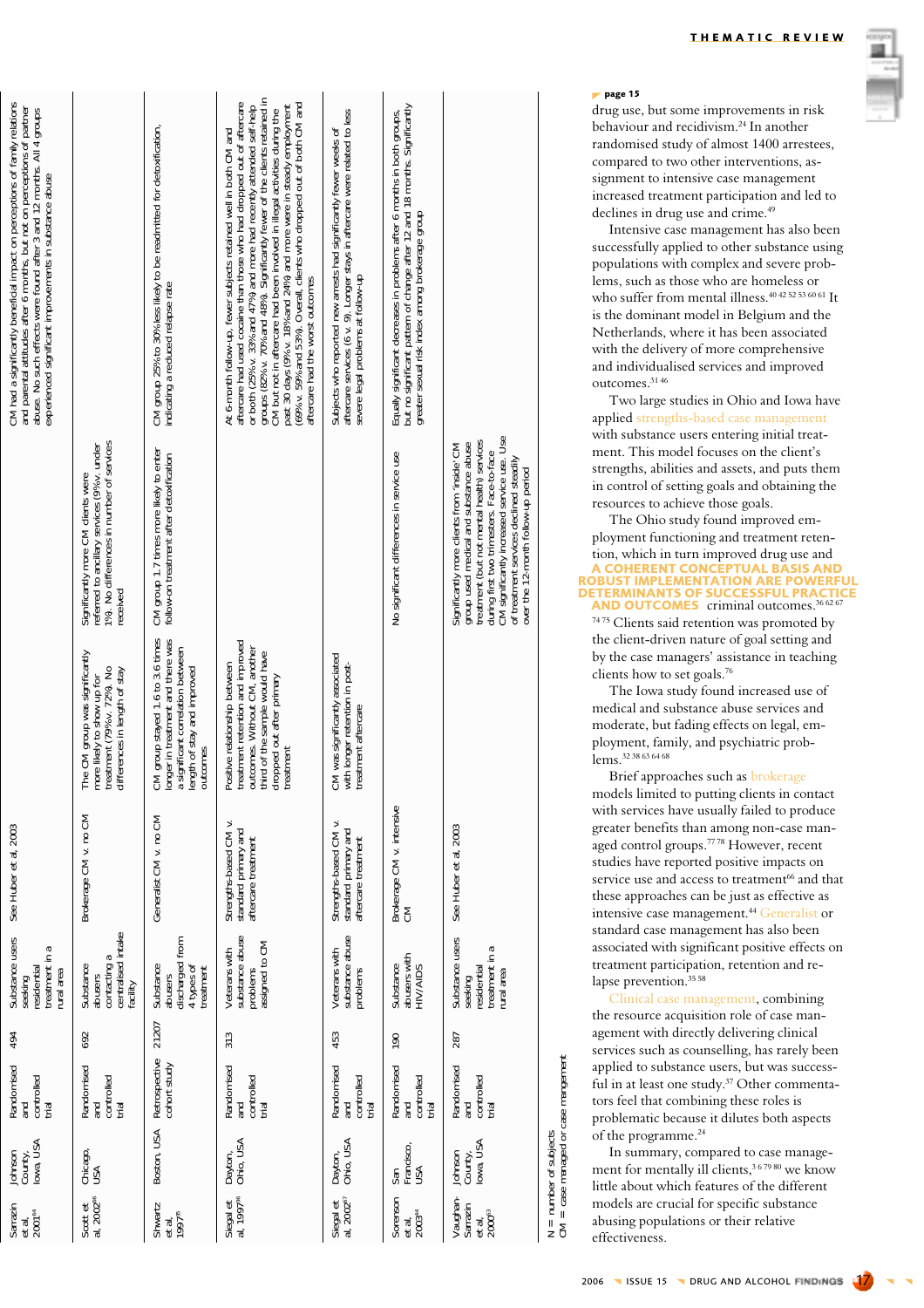

It's commonly argued that for case managers, work experience, training, knowledge of health and social welfare systems, and communication and interpersonal skills, are at least as important as formal qualifications.<sup>14</sup> <sup>31 34</sup> Indeed, a few programmes have employed recovered addicts as case managers.<sup>81</sup>

While we have no information on the relative impacts of professionals or peers, we do know that the individual case manager makes a difference. They do so partly through the quality of the client-case manager relationship, identified as crucial for promoting participation and related outcomes. Adopting a strengths-based approach can also stimulate client involvement.<sup>34 46 74 76</sup>

Another way the individual can affect outcomes is via differences in how they implement case management, particularly the degree to which they fulfil the intended programme ('fidelity'), shown to vary widely between case managers within and across services.<sup>13 14 25 35 44 68</sup> Poor fidelity and non-robust implementation have been associated with worse outcomes, but can be minimised by extensive initial training. regular supervision, administrative support, application of protocols and manuals, treatment planning, and a team approach.<sup>132537</sup>

In the United States, varying practice has

prompted attempts to standardise and provide guidance. The National Association of Alcoholism and Drug Abuse identified case management as one of eight counselling skills,<sup>82</sup> and commonly recognised case management functions have been incorporated in to the referral and service coordination dimensions of descriptions of addiction counselling competencies.<sup>83</sup>

In the Netherlands, a Delphi study aimed to secure a broad consensus on case management's core features, resulting in a manual that will serve as a touchstone for future development, implementation and evaluation.<sup>3184</sup> Through a series of surveys sent to selected experts, the Delphi method first elicits their individual views then feeds these back to the participants, enabling views to be refined and hopefully to converge towards a consensus on best practice.<sup>85</sup>

Case managers' caseloads vary, but usually do not exceed 15 to 20 clients when providing intensive contacts to substance abusers with multiple and complex problems.<sup>13 21 34 41 52</sup> A team approach helps cater for large and difficult caseloads, extends the availability of the service, and safeguards the case managers.<sup>3486</sup> In the mental health sector, more intensive interventions are not necessarily associated with better outcomes. Similarly, in respect of substance use, most researchers have found that intensity appears to have little effect, 635 44 others that outcomes are better or sometimes worse.<sup>3468</sup>

# How are projects best financed and continuity guaranteed?

Burgeoning interest in managed care financing structures caused an explosive growth of case management in the United States in the 1990s.<sup>32</sup> Most programmes were set up as experiments. Despite positive results, few were integrated on a long-term basis into the system of services. On the other hand, with few indications about whether they were effective, programmes in the Netherlands soon became integral to the service network,<sup>31</sup> illustrating that continued funding might have little to do with the success or failure of the intervention itself.

Developing projects should be given sufficient time (three to five years) to realise their objectives; research has shown that it can take two years before case management generates the intended outcomes.<sup>37</sup>

**REFERENCES** 

1 Holloway F. et al. "Case management: an update." International J. Social Psychiatry: 2001, 47(3), p. 21-31.

2 Moxley D. The practice of case management. Sage, 1989. 3 Ziguras S.J. et al. "A meta-analysis of the effectiveness of mental health case management over 20 years." Psychiatric Services: 2000, 51, p. 1410-1421.

4 Rosen A. et al. "Does case management work? The evidence and the abuse of evidence-based medicine." Australian and New Zealand J. Psychiatry: 2001, 35(6), p. 731-746. **5** Rochefort D.A. et al. "More a link than a division': how Canada has learned from US mental health policy." Health Affairs: 1998, 17(5), p. 110-127.

**6 Burns T et al. "Case management and assertive commu-**<br>nity treatment in Europe." *Psychiatric Services*: 2001, 52(5), p. 631-636.

7 Erdmann Y. et al. "Managed care: a view from Europe." Annual Review of Public Health: 2001, 22, p. 273-291. 8 Graham K. et al. "Case management in addictions treatment." J. Subst. Abuse Treatment: 1990, 7(3), p. 181-188. 9 Ogborne A.C. *et al.* "The coordination of treatment services for problem drinkers: problems and prospects." British J. Addiction: 1983, 78, p. 131-138.

10 Rush B. et al. "Recent trends in the development of alcohol and drug treatment services in Ontario." J. Studies on Alcohol: 1990, 51(6), p. 514-522.

11 Brindis C.D. et al. "The role of case management in substance abuse treatment services for women and their children." J. Psychoactive Drugs: 1997, 29(1), p. 79-88. 12 McLellan A.T. "Have we evaluated addiction treatment correctly? Implications from a chronic care perspective. Addiction: 2002, 97(3), p. 249-252.

13 Ridgely M.S. et al. "Analysis of three interventions for substance abuse treatment of severely mentally ill people. Community Mental Health J.: 1996, 32(6), p. 561–572.

14 Comprehensive case management for substance abuse treatment. [US] Substance Abuse and Mental Health Services Administration [etc], 1998. 15 Broekaert E. et al. "Towards the integration of treatment

systems for substance abusers: report on the second international symposium on substance abuse treatment and special target groups." J. Psychoactive Drugs: 2003, 35(2), p.237-245. 16 Lightfoot L. et al. Final report of the Kingston Treatment Programmed Development Research Project, [Canadian] Department of Health and Welfare, 1982.

17 European Monitoring Centre for Drugs and Drug Addiction (EMCDDA). Annual report on the state of the drug

problem in the European Union. Office for Official Publications of the European Communities, 2001

**18** Willenbring M. "Case management applications in<br>substance use disorders." In: Siegal H. et al. eds. Case management and substance abuse treatment: practice and experience. Springer, 1996, p. 51-76.

19 Ridgely M.S. et al. "Application of case management to drug abuse treatment: overview of models and research issues." In: Ashery R.S., ed. Progress and issues in case manage ment. [US] National Institute on Drug Abuse, 1992, p. 12–33. 20 Ridgely M.S. "Practical issues in the application of case management to substance abuse treatment." In: Siegal H. et  $al, eds, op cit, p. 1-20.$ 

21 Wolf J. et al. Case management voor langdurig verslaafden met meervoudige problemen: een systematisch overzicht van interventie en effect. Utrecht: Trimbosinstituut. 2002.

22 Timney C.B. et al. "A survey of case management practices in addictions programs." Alcoholism Treatment Quarterly: 1989, 6(3/4), p. 103-127.

23 Perl H.I. et al. "Case management models for homeless persons with alcohol and other drug problems: An overview of the NIAAA research demonstration program." In: Ashery R.S., ed, op cit, p. 208-222.

24 Inciardi J.A. et al. "An effective model of prison-based treatment for drug-involved offenders." J. Drug Issues:<br>1996, 27(2), p. 261-278.

25 Jerrell J.M. et al. "Impact of robustness of program implementation on outcomes of clients in dual diagnosis programs." Psychiatric Services: 1999, 50(1), p. 109-112.

26 Broekaert E. et al. "Two decades of 'research-practice' encounters in the development of European therapeutic communities for substance abusers." Nordic J. Psychiatry 2002, 56, p. 371-377.

27 Oppenheimer E. et al. "Letting the client speak: drug misusers and the process of help seeking." British J. Addiction: 1988 83, p. 635-647.

28 Westermeyer J. "Non-treatment factors affecting treatment outcome in substance abuse." American J. Substance Abuse: 1989, 15(1), p. 13-29.

29 Sullivan W. et al. "Implementing case management in alcohol and drug treatment." Families in Society: the Journal of Contemporary Social Services: 1994, 75(2), p. 67-73.

30 Vanderplasschen W. et al. "Co-ordination and continuity of care in substance abuse treatment: an evaluation study in Belgium." European Addiction Research: 2002. 8. p. 10-21.

31 Wolf J. et al. Case management voor langdurig verslaafden met meervoudige problemen. Utrecht: Trimbos-instituut. 2002.

**32.** Hall J.A. et al. "lowa case management: innovative social casework." Social Work: 2002, 47(2), p. 132-141. 33 De Weert-van Oene G. et al. Van lappendeken naar zorgcircuit: circuitvorming in de Utrechtse verslavingszorg. Utrecht: Rijksuniversiteit Utrecht, Vakgroep Algemene gezondheidszorg en epidemiologie, 1992.

34 Oliva H. et al. Case management in der Suchtkrankenund Drogenhilfe: Ergebnisse des Kooperationsmodells nachgehende Sozialarbeit: Modellbestandteil case manage ment, Berichtszeitraum 1995-2000. Köln: Fogs, Gesellschaft für Forschung und Beratung in Gesundheits- und Sozialbereich mbH. 2001.

35 Shwartz M. et al. "Improving publicly funded substance abuse treatment: the value of case management." American J. Public Health: 1997, 87, p. 1659-1664.

36 Siegal H. et al. "The role of case management in retaining clients in substance abuse treatment: an exploratory analysis." J. Drug Issues: 1997, 27(4), p. 821-831,

37 McLellan A.T. et al. "Does clinical case management improve outpatient addiction treatment?" Drug and Alcohol Dependence: 1999, 55, 91-103.

38 Saleh S.S. et al. "Effectiveness of case management in substance abuse treatment." Care Management J.: 2002, 3(4), p. 172-177.

39 Willenbring M.L. et al. "Community treatment of the chronic public inebriate: 1. Implementation." Alcoholism Treatment Quarterly: 1990, 7(2), p. 79-97.

40 Clark R.E. et al. "Cost-effectiveness of assertive community treatment versus standard case management for persons with co-occurring severe mental illness and substance use disorders." Health Services Research: 1998, 33(5), p. 40-53. 41 Godley S.H. et al. "Case management services for adolescent substance abusers: a program description." J. Sub-

stance Abuse Treatment: 1994, 11(4), p. 309-317. 42 Braucht G.N. et al. "Effective services for homeless substance abusers." J. Addictive Diseases: 1995, 14(4), p. 87-109. **43** Laken M.P. et al. "Effects of case management on retention in prenatal substance abuse treatment." American J. Drug and Alcohol Dependence: 1996, 22(3), p. 439-448.

44 Sorensen J.L. et al. "Case management for substance abusers with HIV/AIDS: a randomized clinical trial " American J. Drug and Alcohol Abuse: 2003, 29(1), p. 133–150. 45 Broër C, et al. Over last en beleid: Regioplan Stad en